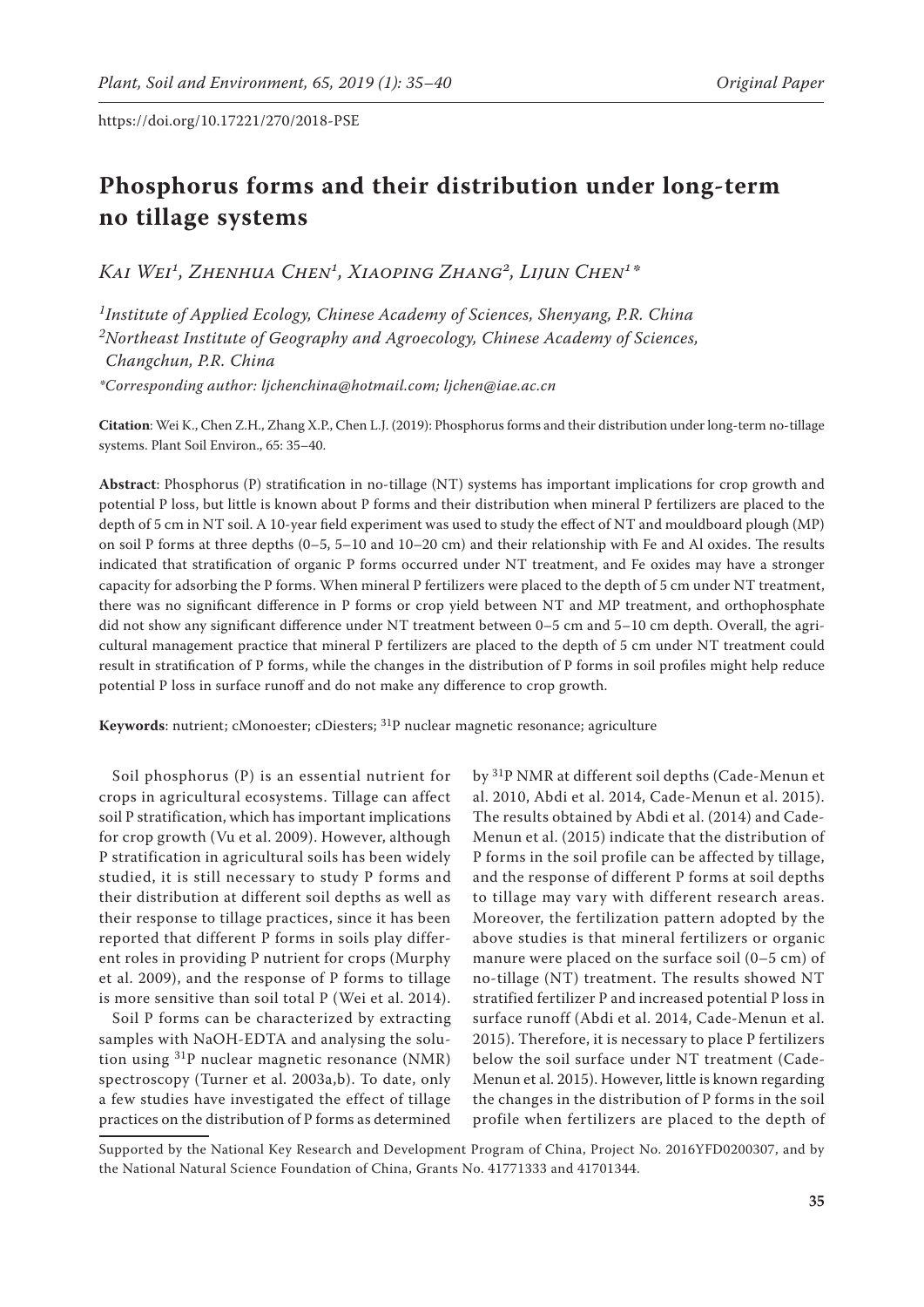5 cm under NT treatment, and whether the changes affect crop yield or potential P loss in surface runoff. Moreover, previous studies also found that P forms can be strongly adsorbed by Fe and Al oxides in acidic soil (Celi et al. 2001, Ohno et al. 2011), but the effect of Fe and Al oxides on P forms may be different in different research areas (Turner et al. 2003b, Murphy et al. 2009). Therefore, the objectives of this study were (1) to investigate the distribution of soil P forms determined by  ${}^{31}P$  NMR at three depths (0–5, 5–10 and 10–20 cm) when mineral P fertilizers are placed to the depth of 5 cm under NT treatment; (2) to compare the relative importance of oxalateextractable Fe and Al in maintaining P forms in the rainfed agroecosystem of the Northeast China.

## **MATERIAL AND METHODS**

**Study site**. This study was conducted at the Northeast Institute of Geography and Agroecology, Chinese Academy of Sciences experimental station (44°12'N, 125°33'E) in the Dehui County, Jilin province, China. The station has a continental monsoon climate with a mean annual temperature of 4.4°C and mean annual precipitation ranging from 500 mm to 600 mm. The soil used at this study site was a clay loam soil, which was classified as a Phaeozem (FAO 1998). Before this tillage experiment, the region experienced more than ten years of conventional tillage management for continuous maize cultivation (Liang et al. 2007).

**Experimental design**. The field experiment consisted of no-tillage and mouldboard plough (MP) treatments that were initiated in the fall of 2001. The experiment was arranged in a randomized complete block design with four replicates. However, due to an operation error that occurred in one of the MP replications, only three replications under MP treatment were used in this study. Each plot was  $5.2 \text{ m} \times 20 \text{ m}$  for maize-soybean rotation. The MP treatment involved one fall mouldboard ploughing (20 cm deep) after the crop harvest, spring disking (7.5 cm to 10 cm deep) before planting and inter tillage after planting. For the NT treatment, the soil was not disturbed except for planting. A KINZE-3000 NT planter (Williamsburg, USA) was used for the spring seeding for all treatments. All of the crop residues were returned to the soil surface. Each year, 100 kg N/ha, 45.5 kg P/ha, and 78 kg K/ha of urea, ammonium dibasic phosphate, and potassium sulfate fertilizers, respectively, were applied to the maize as basal fertilizers. An additional 50 kg N/ha was applied as a top dressing during the V-6 stage (40 days after planting). For soybeans, all of the fertilizers, including 40 kg N/ha, 60 kg P/ha, and 80 kg K/ha, were applied as basal fertilizer. Under the NT treatment, the basal fertilizers were applied concurrently with seeding at the 5–10 cm depth using the banding attachment on the NT planter, and additional urea as the top dressing was applied to the soil surface without incorporation into the soil. MP treatment had the same basal fertilizers application method as NT treatment. However, the top dressing under MP treatment was applied concurrently with inter tillage when the maize was at the V-6 stage.

**Soil sampling and analyses**. Soil sampling was carried out before the maize harvest in September 2011. In each tillage plot, ten soil cores (2.6 cm in diameter) were sampled randomly at 0–5, 5–10 and 10–20 cm depths using an auger. After visible root and plant residues were removed, the soil cores from the same depth were combined to make composite samples from the same plot. Then, the composited samples were placed in plastic bags in the field and transported to the laboratory for chemical analysis.

The soil samples were air-dried, sieved (< 2 mm), and stored at ambient laboratory temperature before chemical analysis. The soil pH was measured using a 1:2.5 (w:v) soil: water suspension ratio. Oxalateextractable Fe and Al were extracted with ammonium oxalate/oxalic acid (pH 3.0) and determined using inductively coupled plasma optical emission spectroscopy (ICP-OES) (Schoumans 2000). Soil P forms were characterized by extracting samples with NaOH-EDTA and analysing the solution using 31P nuclear magnetic resonance spectroscopy as described by Wei et al. (2018). The solution 31P NMR spectra was acquired using a JEOL ECA 600 spectrometer (Tokyo, Japan) operating at 243 MHz with a 30° pulse, 0.675-s acquisition time; 2.50-s delay time; 20 000 scans and no proton decoupling. Although T1s were not measured for these samples, this delay time was estimated to be sufficient based on the ratio of  $P/(Fe + Mn)$  in the extracts (McDowell et al. 2006). All of the results were expressed by the oven-dry (105°C) weight of soil.

**Statistical analysis**. The normality of the data was tested by fitting it to a normal distribution and assessing the goodness of fit with the Shapiro-Wilks *w* test. A log (*n*) transformation was used to normalize the data before statistical analysis, but means and standard deviations in the tables were calculated from the untransformed data. The Duncan's test at the  $P = 0.05$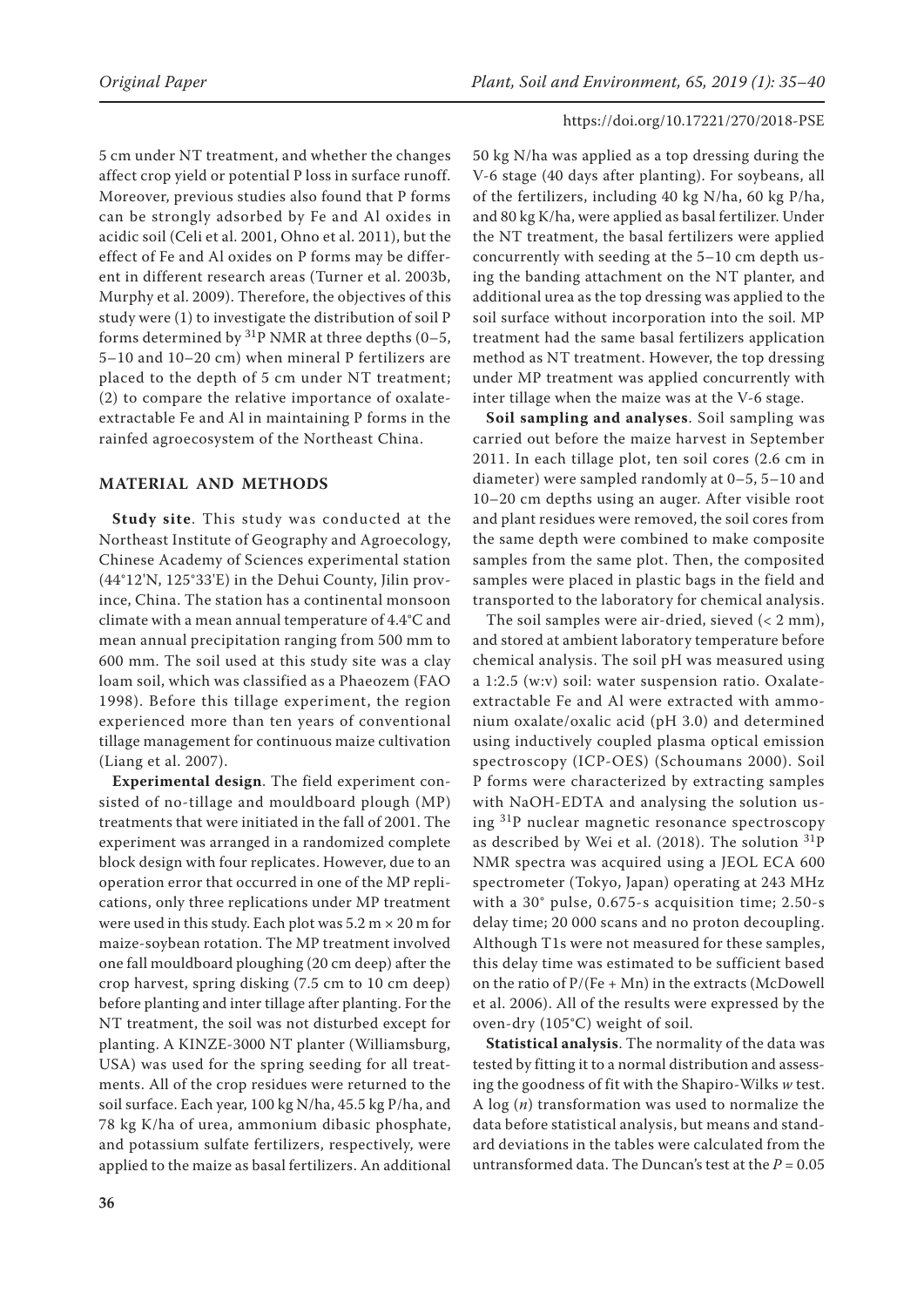| Tillage<br>system | Depth<br>(cm)                    | Soil pH                                                                           | Oxalate-extractable Fe                                                                     | Crop yield<br>(kg/ha)                                                               |                 |
|-------------------|----------------------------------|-----------------------------------------------------------------------------------|--------------------------------------------------------------------------------------------|-------------------------------------------------------------------------------------|-----------------|
| MP                | $0 - 5$<br>$5 - 10$<br>$10 - 20$ | $5.54 \pm 0.16^c$<br>$5.89 \pm 0.10^{Ab}$<br>$6.32 \pm 0.12^a$                    | $2.47 \pm 0.05^{Ba}$<br>$2.21 \pm 0.04^{Bb}$<br>$2.08 \pm 0.09$ <sup>Bc</sup>              | (g/kg)<br>$2.02 \pm 0.01^a$<br>$1.84 \pm 0.03^{Bb}$<br>$1.87 \pm 0.09^{Bb}$         | $11437 \pm 325$ |
| NT                | $0 - 5$<br>$5 - 10$<br>$10 - 20$ | $5.32 \pm 0.16^{\circ}$<br>$5.65 \pm 0.01^{\rm Bb}$<br>$6.28 \pm 0.05^{\text{a}}$ | $2.62 \pm 0.02$ <sup>Aa</sup><br>$2.51 \pm 0.07^{\rm Ab}$<br>$2.29 \pm 0.07$ <sup>Ac</sup> | $2.06 \pm 0.07$ <sup>ns</sup><br>$2.06 \pm 0.06^{\rm A}$<br>$1.98 \pm 0.04^{\rm A}$ | $12446 \pm 605$ |

Table 1. Distribution of soil pH, oxalate-extractable Fe, and Al at the 0–5, 5–10 and 10–20 cm depths and crop yield under mouldboard plough (MP) and no-tillage (NT) treatments

Values followed by different uppercase letters (between tillage systems) and lowercase letters (at different soil depths in each tillage systems) within a column indicate the difference  $(P < 0.05)$ . ns – not significant  $(P > 0.05)$ 

level and one-way ANOVA were used to analyse the effect of soil depth on soil parameters and crop yield. The independent-samples *T* test was applied to analyse whether tillage had significant effects on the soil parameters and crop yield. The correlation between oxalate-extractable Fe, Al and P forms was based on the Pearson's correlation coefficients. Differences at the *P* < 0.05 level were considered significant. All of the statistical analyses were conducted with the SPSS 16.0 software (SPSS, Chicago, USA).

## **RESULTS AND DISCUSSION**

**Soil properties and crop yield**. In this study, soil pH increased with increasing soil depth in both NT and MP soils (Table 1). Compared with MP treatment, NT significantly decreased soil pH at the 5–10 cm

depth, which could be attributed to the placement of fertilizers in this study, since the basal fertilizers under NT treatment were placed below 5 cm in soil without mechanical mixing of soil, and a previous study found that fertilizer application in agricultural systems could result in soil acidification (Jacobsen and Westerman 1991). However, although basal fertilizers under NT treatment were placed to the depth of 5 cm in soil, the soil pH in NT soil was higher at the 5–10 cm depth than that at the 0–5 cm depth, which could be related to the decomposition of applied crop residues at the surface soil, since crop residues decomposition could generate some acidic compounds (Sun et al. 2015).

Additionally, the application of additional urea as the top dressing at the soil surface without incorporation might also partly contribute to soil acidification at the 0–5 cm depth.



Figure 1. Solution 31P nuclear magnetic resonance spectra of one sample at the 5–10 cm depth under mouldboard plough treatment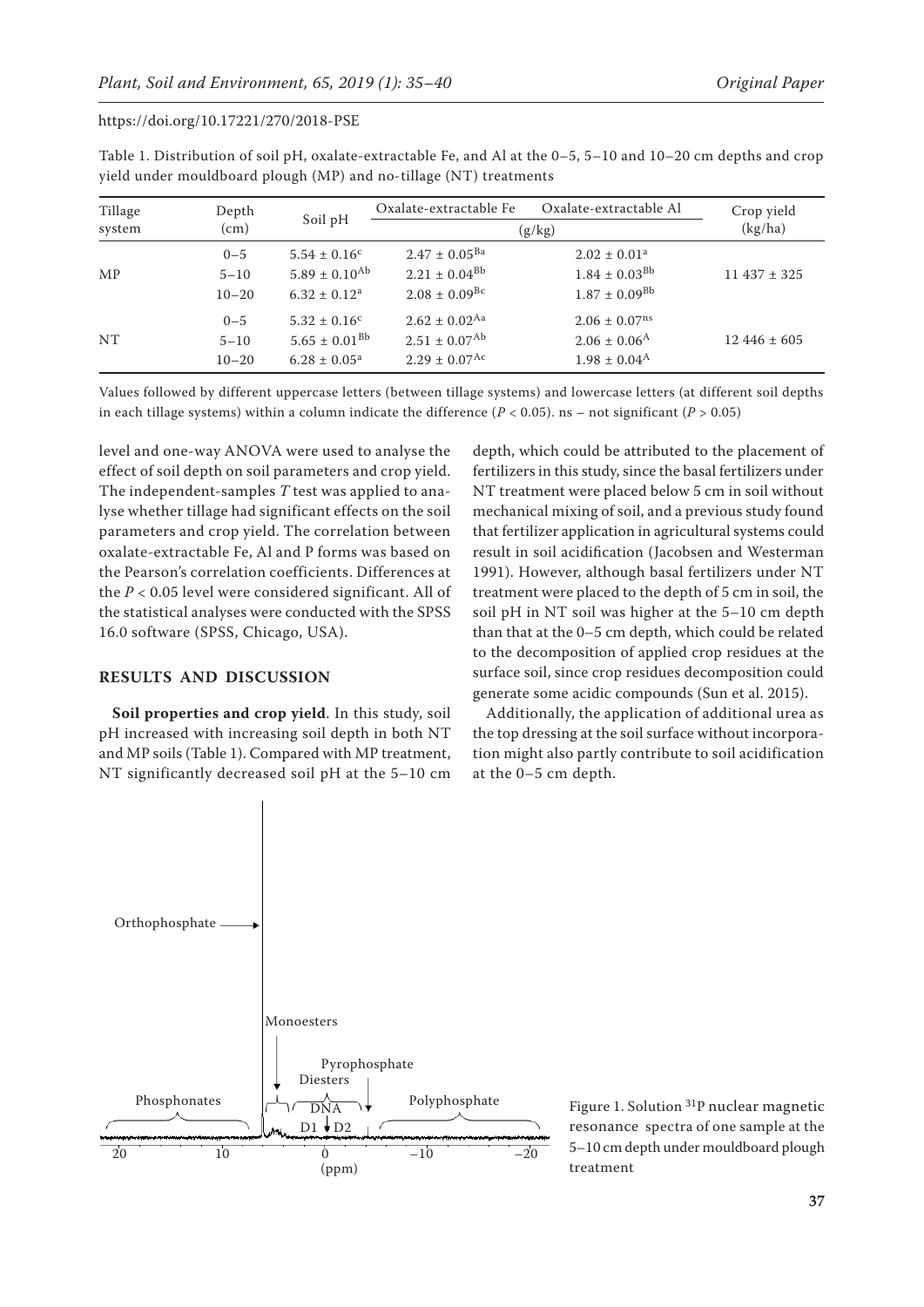In contrast to soil pH, oxalate-extractable Fe and Al showed higher concentrations at the soil surface than at depths under both NT and MP treatments (Table 1). The differences in oxalate-extractable Fe and Al between NT and MP treatments and their distribution trends with depth were related to soil pH, since the solubility of iron and aluminum increased with low soil pH (Finzi et al. 1998). Moreover, our study observed no significant difference in crop yield between NT and MP treatments (Table 1).

**Soil organic P forms determined by 31P NMR**. The organic P forms determined by 31P NMR consisted primarily of monoesters, diesters, and phosphonates (Figure 1). In the monoesters region, *myo*-inositol hexakisphosphate (*myo*-IHP), α-glycerophosphate (α-gly), β-glycerophosphate (β-glyc), mononucleotides (Nucl) and *scyllo*-inositol hexakisphosphate (*scyllo*-IHP) were identified (Table 2). By spiking experiments, the peaks for *myo*-IHP were identified at 5.57, 4.68, 4.21 and 4.14 ppm. The peaks for α-gly, β-glyc and Pchol were identified at 4.90, 4.67 and 3.98 ppm, respectively. Based on the chemical shift of Pchol, the peak at 3.85 ppm was assigned to *scyllo*-IHP. An example spectrum of the monoester region from the MP treatment at the 5–10 cm depth is shown in Figure 2. Since previous studies have found that diesters, such as phospholipids and ribonucleic acid (RNA), could be degraded to produce monoesters during NMR extraction analysis (Doolette et al. 2009, Cade-Menun 2015), the monoesters and diesters determined by <sup>31</sup>P NMR in this study were corrected to cMonoesters and cDiesters, respectively (Table 3). After correction for degradation, both cMonoesters and cDiesters showed higher concentrations in the surface soil (0–5 cm) than in deeper layers (10–20 cm) under NT treatment (Table 3). This finding could be attributed to (1) the accumulation of crop residues in the surface of NT soil; (2) the adsorption of higher metal oxides in the surface soil (0–5 cm) of NT treatment on monoesters and diesters. Previous studies found that the effect of Fe and Al oxides on P forms was different in different research areas (Turner et al. 2003b, Murphy et al. 2009). In this study, Fe oxides might play a more important role in maintaining monoesters and diesters than Al oxides in NT soil, since cMonoesters and cDiesters were only significantly positively correlated with oxalate-extractable Fe under NT treatment, while there was no significant correlation with oxalate-extractable Al (Table 4). Unlike the distribution of organic forms along the NT soil profile, organic P forms were uniformly distributed in soil layers under the MP treatment (Table 3), which was attributed to the mechanical mixing of soil during tillage.

**Soil inorganic P forms determined by 31P NMR**. The inorganic P forms determined by 31P NMR consisted of orthophosphate, pyrophosphate, and polyphosphate (Figure 1). In the three inorganic P forms, stratification

| Tillage Depth<br>system | (cm)      | Inorganic P forms                                |                               |                                | Organic P forms                |                                            |                    |                   |                                                                                                              |                            |                  |                                                                       |                  |                                                        |                               |                               |
|-------------------------|-----------|--------------------------------------------------|-------------------------------|--------------------------------|--------------------------------|--------------------------------------------|--------------------|-------------------|--------------------------------------------------------------------------------------------------------------|----------------------------|------------------|-----------------------------------------------------------------------|------------------|--------------------------------------------------------|-------------------------------|-------------------------------|
|                         |           | Ortho Pyro Poly                                  |                               | <b>IHP</b>                     | <b>IHP</b>                     | $\overline{\text{myo}}$ - scyllo-<br>Pchol | $\alpha$ -<br>Glyc | $\beta$ -<br>Glvc |                                                                                                              | Nucl Phon M1               |                  | M <sub>2</sub>                                                        | M <sub>3</sub>   | D1                                                     | D <sub>2</sub>                | DNA                           |
| MP                      | $0 - 5$   | $98.1 \pm 2.9 \pm$<br>25.7<br>0.8                | $1.0 \pm$<br>0.3 <sup>B</sup> | $5.9 \pm$<br>$1.5^{\rm B}$     | $1.0 \pm$<br>0.3 <sup>B</sup>  | $1.0 \pm$<br>0.3                           | $1.0 \pm$<br>0.3   | $2.0 \pm$<br>0.5  | $4.9 \pm$<br>1.3                                                                                             | $2.7 \pm 4.4 \pm 1$<br>1.1 | 1.6              | 53.8 $\pm$<br>7.4                                                     | $6.0 \pm$<br>3.1 | $3.1 \pm$<br>0.5                                       | $2.0 \pm$<br>1.0              | $1.0 \pm$<br>0.3 <sup>B</sup> |
|                         | $5 - 10$  | $77.3 \pm 2.7 \pm$<br>17.3<br>0.1                | $1.3 +$<br>0.4                | $5.5 \pm$<br>0.5               | $1.3 \pm$<br>0.5               | $0.8 \pm$<br>$0.2^B$                       | $1.0 \pm$<br>0.2   | $1.7 \pm$<br>0.1  | $5.2 \pm$<br>0.1 <sup>B</sup>                                                                                | $2.0 \pm$<br>0.5           | 1.8              | $3.2 \pm 49.8 \pm 1$<br>1.9                                           | $6.2 \pm$<br>0.8 | $2.3 \pm$<br>1.0                                       | $1.6 \pm 0.8 \pm 1.6$<br>0.7  | 0.2                           |
|                         | $10 - 20$ | $61.5 \pm 2.1 \pm$<br>11.8<br>0.7                | $1.6 \pm$<br>0.3              | $4.8 \pm$<br>1.3               | $1.2 \pm$<br>0.2               | 0.1                                        | 0.3                | 0.1               | $0.6 \pm \phantom{0}1.0 \pm \phantom{0}1.4 \pm \phantom{0}4.1 \pm \phantom{0}1.3 \pm \phantom{0}$<br>$1.1^B$ | 0.8                        | $4.2 \pm$<br>0.6 | 55.2 $\pm$<br>4.4                                                     | $2.2\,$          | $3.8 \pm 2.5 \pm 1.5 \pm 0.6 \pm 1.5$<br>$0.5^{\circ}$ | 0.9                           | 0.1                           |
| <b>NT</b>               | $0 - 5$   | $134.2 \pm 2.6 \pm$<br>$42.2^{\rm a}$<br>1.0     | $2.1 +$<br>0.6 <sup>A</sup>   | $9.1 \pm$<br>1.5 <sup>Aa</sup> | $1.9 \pm$<br>$0.6^{Aa}$        | $1.3 \pm$<br>0.4                           | 0.4                | 1.1               | 1.6 <sup>a</sup>                                                                                             | 0.8 <sup>a</sup>           | 2.5              | $1.3 \pm 2.3 \pm 7.7 \pm 4.4 \pm 6.2 \pm 52.9 \pm 8.0 \pm 1.3$<br>4.8 | 2.1              | $1.5^{\rm a}$                                          | $4.0 \pm 2.6 \pm 1.5 \pm 1.5$ | $1.0^a$ 0.3 <sup>Aa</sup>     |
|                         | $5 - 10$  | $114.3 \pm 2.7 \pm$<br>33.8 <sup>ab</sup><br>0.4 | $1.3 +$<br>0.3                | $6.9 +$<br>2.0 <sup>a</sup>    | $1.3 \pm$<br>0.3 <sup>ab</sup> | $1.3 \pm$<br>0.3 <sup>A</sup>              | $1.4 \pm$<br>0.5   | $2.5 \pm$<br>0.7  | $1.1^{Aab}$ $1.6^{ab}$                                                                                       | $7.3 \pm 3.1 \pm$          | $4.7 \pm$<br>3.9 | $50.7 \pm$<br>3.9                                                     | $5.4 \pm$<br>3.0 | $1.7 \pm$<br>1.0 <sup>ab</sup>                         | $1.3 \pm$<br>0.3 <sup>b</sup> | 0.3 <sup>ab</sup>             |
|                         | $10 - 20$ | $67.1 \pm 2.2 \pm$<br>4.1 <sup>b</sup><br>0.4    | $1.3 +$<br>0.6                | $4.0 \pm$<br>0.2 <sup>b</sup>  | 0.3 <sup>b</sup>               | $0.8 \pm 0.8 \pm 1.2 \pm 1.2$<br>0.4       | 0.3                | 0.6               | $2.0 \pm 5.7 \pm 2.2 \pm 1$<br>0.6 <sup>Ab</sup>                                                             | 1.0 <sup>b</sup>           | 1.5              | $3.1 \pm 46.5 \pm 6.3 \pm 2.7 \pm 1.5 \pm 0.8 \pm 1.5$<br>4.2         | 1.8              | 1.1 <sup>b</sup>                                       | $0.4^{b}$                     | $0.4^{b}$                     |

Table 2. Mean concentration (mg/kg) and the standard deviation of soil P forms determined by <sup>31</sup>P NMR spectroscopy

Ortho – orthophosphate; Pyro – pyrophosphate; Poly – polyphosphate; *myo*-IHP – *myo*-inositol hexakisphosphate; *scyllo*-IHP – *scyllo*-inositol hexakisphosphate; Phcol – choline phosphate; α-Glyc – α-glycerophosphate; β-Glyc – β-glycerophosphate; Nucl – various mononucleotides; Phon – phosphonate; Mono1, 2, 3 – various monoesters excluding the preceding identified peaks from 6.9 to 6.1 ppm, 5.9 to 4.0 ppm, 3.9 to 2.6 ppm, respectively; Di1 – unspecified diesters from 2.5 to -0.6 ppm; Di2 – unspecified diesters from -1.2 to -3.7 ppm; NMR – nuclear magnetic resonance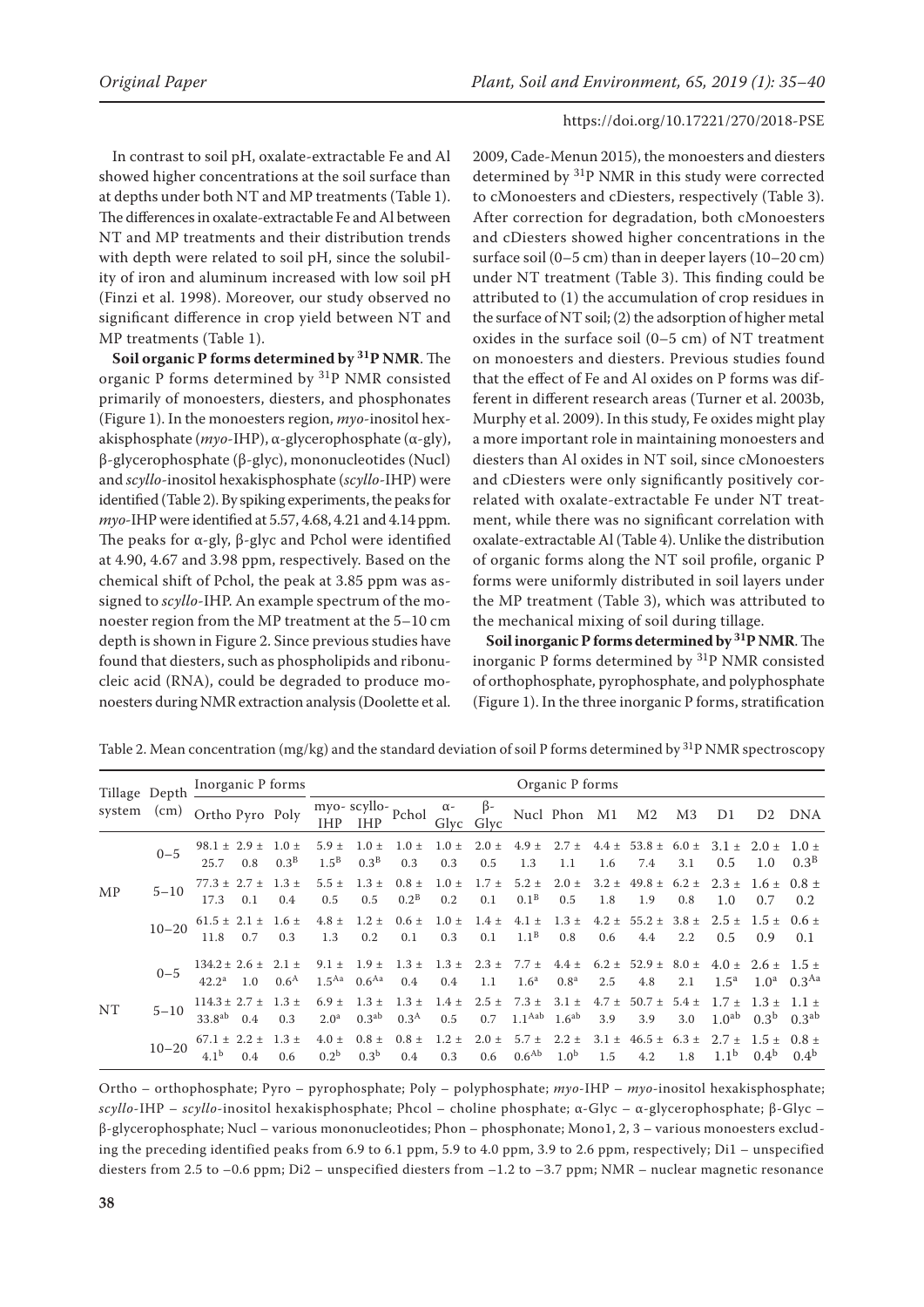

Figure 2. Solution <sup>31</sup>P nuclear magnetic resonance spectra of one sample at the 5-10 cm depth of mouldboard plough treatment showing the P forms detected in the monoester region. m – myo-inositol hexakisphosphate;  $\alpha - \alpha$ -glycerophosphate; β – β-glycerophosphate; n – mononucleotides; p – choline phosphate; s – scyllo-inositol hexakisphosphate; M1 – monoester 1; M2 – monoester 2; M3 – monoester 3

only occurred under NT treatment for orthophosphate, and orthophosphate showed significantly higher concentration in the surface soil (0–5 cm) than in deeper layers (10–20 cm) (Table 2). Similar results were also reported by Abdi et al. (2014), who found that orthophosphate concentration was significantly higher at the 0–5 cm depth of NT- $P_{35}$  treatment than that at the 5–10 cm and 10–20 cm depth, and which was partly attributed to the accumulation of mineral P fertilizer in the top 5 cm soil layer without incorporation. However, in this study, the mineral P fertilizers are placed below 5 cm under NT treatment. Since no exogenous mineral P fertilizer was added at a depth of 0–5 cm under NT treatment, the increased orthophosphate concentration in the surface soil might have resulted from the

mineralization of organic P, which was supported by the significant positive correlation of orthophosphate with cMonoesters and cDiesters under NT treatment (Table 4). This also explained why the mineral P fertilizer was placed at the 5–10 cm depth in the NT soil studied here, while no significant difference was observed for orthophosphate concentration between 0–5 cm and 5–10 cm depth (Table 2). The above results also indicated the agricultural management practice that mineral P fertilizers placed to the depth of 5 cm under NT treatment could lower the P levels in the top 5 cm of the soil, which may help to reduce the potential P loss in surface runoff.

Overall, the agricultural management practice when mineral P fertilizers are placed to the depth of 5 cm under

| Tillage Depth<br>system | (cm)     | NaOH-EDTA<br>extracted<br>total P                                                                                                                               | Inorganic P Organic P Monoesters Diesters Deg cMonoesters cDiesters |  |  |  |
|-------------------------|----------|-----------------------------------------------------------------------------------------------------------------------------------------------------------------|---------------------------------------------------------------------|--|--|--|
|                         | $0 - 5$  | $190.7 \pm 42.0$ $102.0 \pm 26.7$ $86.0 \pm 14.2$ $79.9 \pm 13.7$ $6.0 \pm 1.2$ $34.8 \pm 5.8$ $45.2 \pm 8.0$ $40.8 \pm 6.3$                                    |                                                                     |  |  |  |
| <b>MP</b>               | $5 - 10$ | $162.6 \pm 17.9$ $81.3 \pm 17.2$ $79.3 \pm 4.1$ $74.6 \pm 2.9$ $4.7 \pm 1.2$ $32.8 \pm 1.0$ $41.8 \pm 2.6$ $37.5 \pm 1.8$                                       |                                                                     |  |  |  |
|                         |          | $10-20$ $147.2 \pm 16.4$ $65.2 \pm 12.5$ $80.7 \pm 4.2$ $76.2 \pm 4.0$ $4.6 \pm 0.5$ $34.0 \pm 2.4$ $42.1 \pm 3.0$ $38.6 \pm 2.3$                               |                                                                     |  |  |  |
| NT.                     | $0 - 5$  | $242.4 \pm 54.7^a$ 138.8 $\pm 42.4^a$ 99.2 $\pm 14.6^a$ 90.8 $\pm 12.6^a$ 8.4 $\pm 2.1^a$ 37.9 $\pm 4.7$ 52.9 $\pm 8.1^a$ 46.3 $\pm 6.7^a$                      |                                                                     |  |  |  |
|                         | $5 - 10$ | $207.2 \pm 48.9^{ab}$ 118.3 $\pm 34.2^{ab}$ 85.8 $\pm 15.1^{ab}$ 81.6 $\pm 14.0^{ab}$ 4.2 $\pm 1.5^{b}$ 36.5 $\pm 4.0$ 45.0 $\pm 10.5^{ab}$ 40.8 $\pm 4.8^{ab}$ |                                                                     |  |  |  |
|                         |          | $10-20$ $148.5 \pm 11.9$ $70.7 \pm 4.6$ $75.6 \pm 7.2$ $70.5 \pm 6.2$ $5.1 \pm 1.1$ $32.1 \pm 3.0$ $38.3 \pm 3.3$ $37.2 \pm 3.8$                                |                                                                     |  |  |  |

Table 3. Mean concentration (mg/kg) and the standard deviation of compound classes of P forms determined by 31P nuclear magnetic resonance spectroscopy

Inorganic P – sum of inorganic P forms; organic P – sum of organic P forms; monoesters – sum of P forms in the monoester region; diesters – sum of P forms in the diester region; deg – sum of compounds in the monoester region that are believed to originate from diesters degraded during analysis ( $\alpha$  and  $\beta$ -glycerophosphate, mononucleotides, half of Monoester 2 region); cMonoesters – monoesters minus Deg; cDiesters – diesters plus Deg